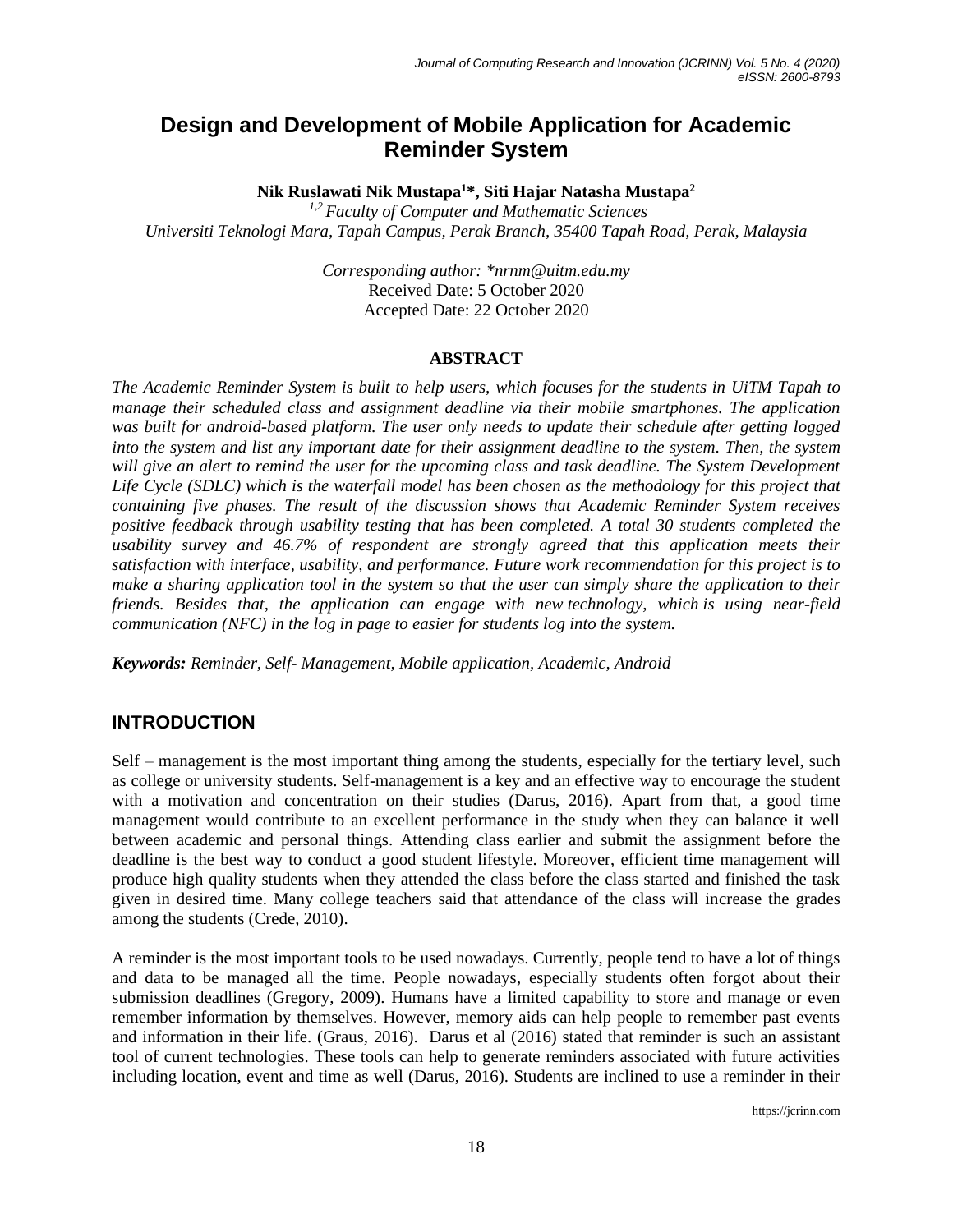daily life to be more manageable. Reminders represent the calendar, sticky notes or visual reminder (Darus, 2016). Students can track their incomplete task and avoid last minute work and fully prepared for the upcoming works by using reminder tool. Hence, by using an academic reminder, this would increase the students' performance as well.

The objective of this paper is to develop an Android mobile application which serves as the Academic Reminder System. The application would be able to ease the students managing their daily activity and reminding them in academic purpose through mobile phone.

This paper is organized as follows; section 2 explains the methodology. Section 3 explains finding and discussion and Section 4 ends with a conclusion and recommendation

# **METHODOLOGY**

The figure 1 below shows the summary of the applied research methodology. The first phase focuses on gathering information to develop the application. Followed by the second phase that based on the previous requirement, a design is created, and the application is built based on the design project implementation phase. In the testing phase, the developed system is delivered to the targeted users who are the UiTM Tapah students to test the usability of the system.

The project documentation is the final phase, which is the phase of compilation of the result achieved in the application after the implementation and testing phase. This phase also produces the complete report.



Figure 1: Academic Reminder System methodology.

# **System Architecture**

The system architecture is a conceptual model that defines the structures, behaviour, and view of the system. The figure 2 below show the system architecture consists of two parts: Client side and server side. The client side starts when the user enters the application that is built using Java in Android Studio and PHP programming language. The user will request the information from the server side via mobile phone.

https://jcrinn.com Meanwhile, the server side provides the information from the web server, whereas the MySQL software is used in order to keep the data from the user. The schedule information will be inserted by the user and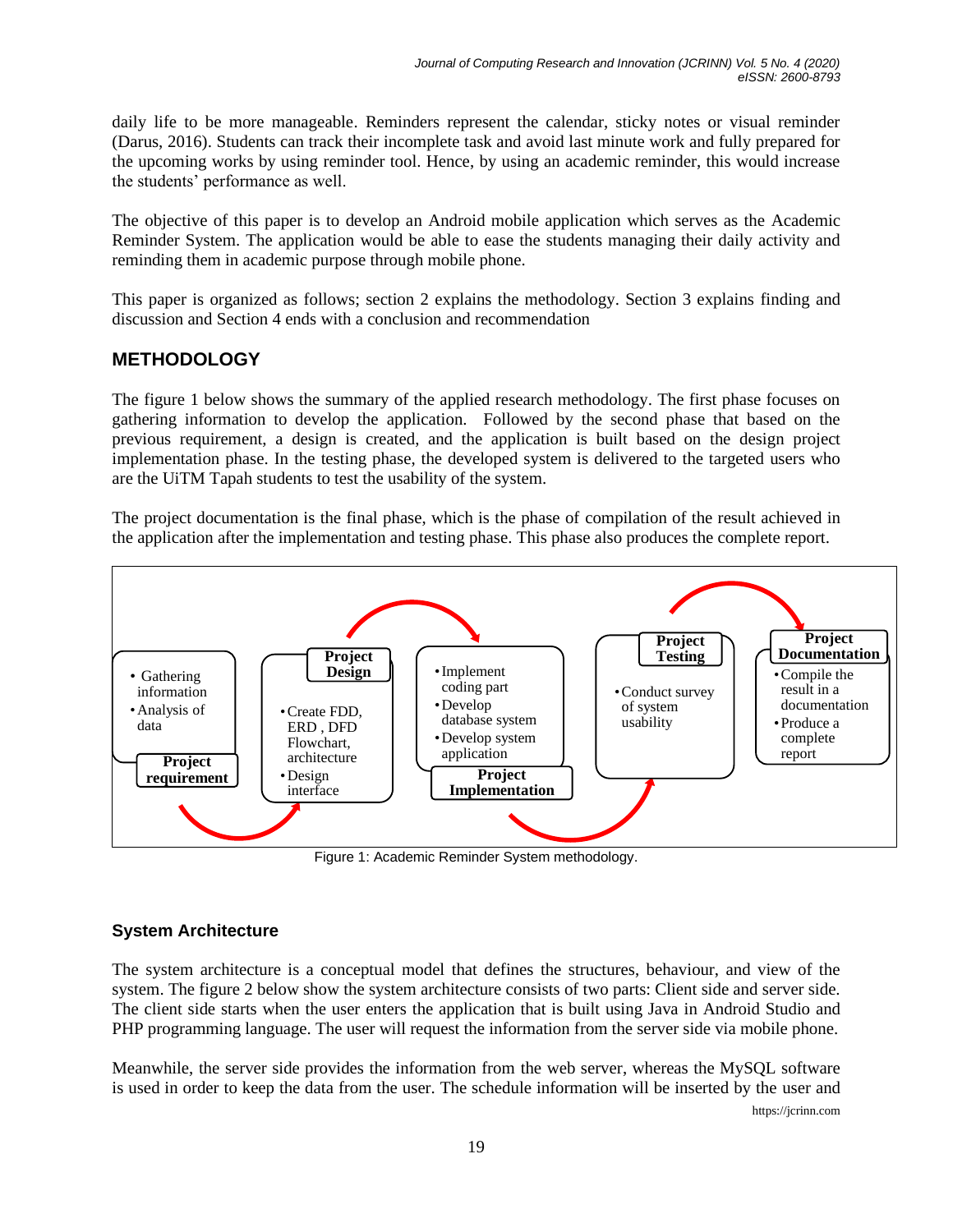directly saved in the database. Besides, the user also needs to insert the new assignment data. This application will instantly create the reminder to the user based on the data included such as the assignment list as well as the schedule generated by the system through an alert module on the devices.



Figure 2: System architecture

# **Use case Diagram**

Use case diagram is a graphic explanation of the interactions among the entities involved in the system. The figure below (figure 3) shows the use case diagram of the system. The diagram shows two actors, first the user which consists of student who uses the academic reminder system, and the system actor who manages the data for the mobile application. The cases shown in the diagram are the requirement summarised into a simple case.

The student as an actor needs to register with the system and provide the details in the form given. Registration need to be completed before use the system. Then, the student can proceed to the log in page after registering to the system and fill in the username and password. The user can log in and use the system. The user can view the menu on the dashboard page after successfully logged in. User can choose the given button either to add new schedule or create a new assignment list. The user also can update the schedule as assigned to the system if the user chooses the schedule card view. Users need to set the reminder for the schedule list.

The user can add a new assignment to the list if the user chooses the assignment card view. User also can delete and update the assignment. Users need to set the reminder for each assignment deadline. The system will generate the reminder after the user sets the reminder for the schedule and assignment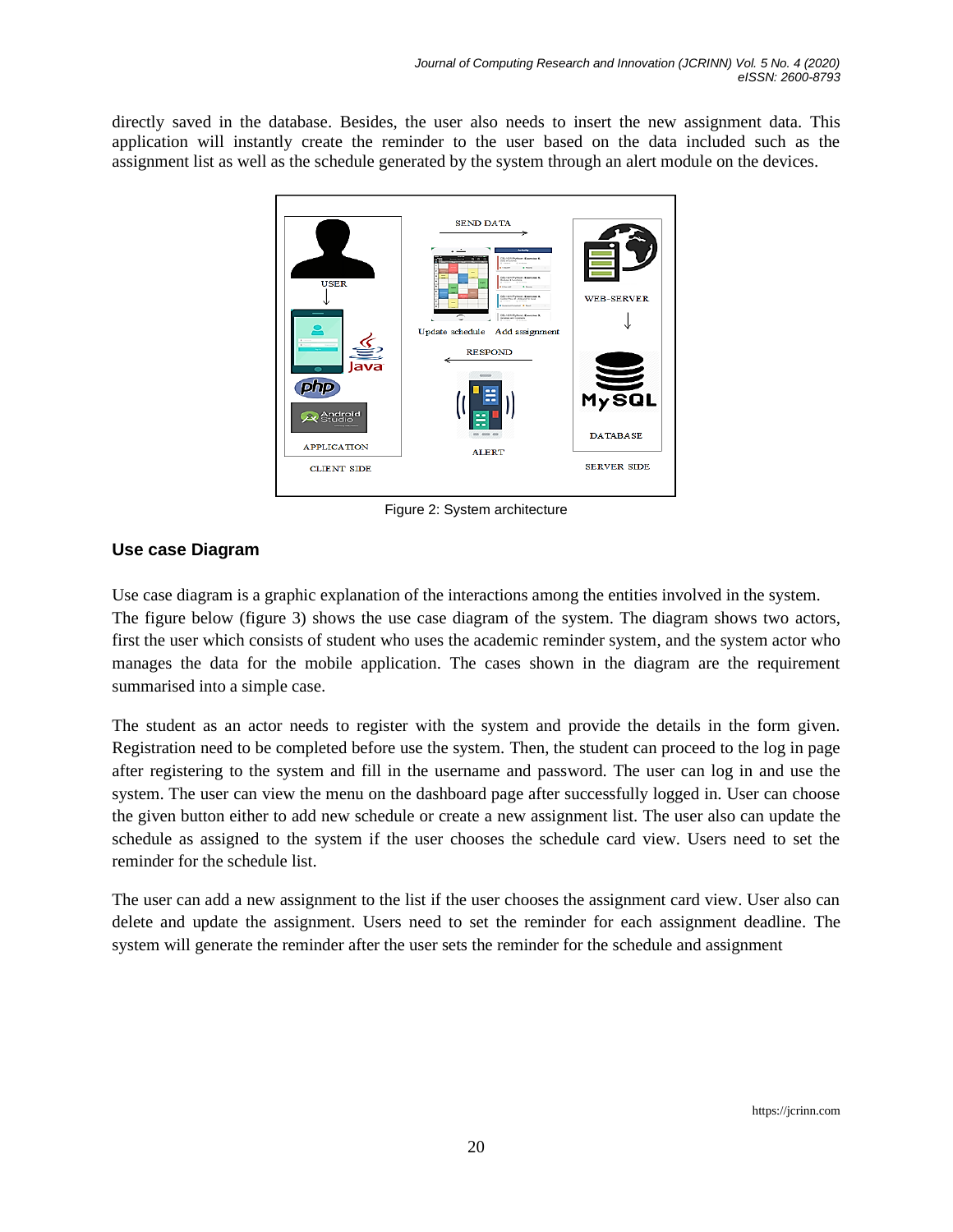

Figure 3: Use case Diagram of application

#### **System Interface**

In the design phase, the activity started with user interface design. User interface (UI) design is the process of making interfaces in software or computerized devices with focused looks or style. Therefore, UI for mobile application is the graphical and usually touch-sensitive display on a mobile device. In addition to this matter, mobile devices have a smaller screen size and touchscreen control. Hence, mobile UI needs to be simple and less in text field usage.



Figure 4: Log in page of the system Figure 5: Register pop-up page



https://jcrinn.com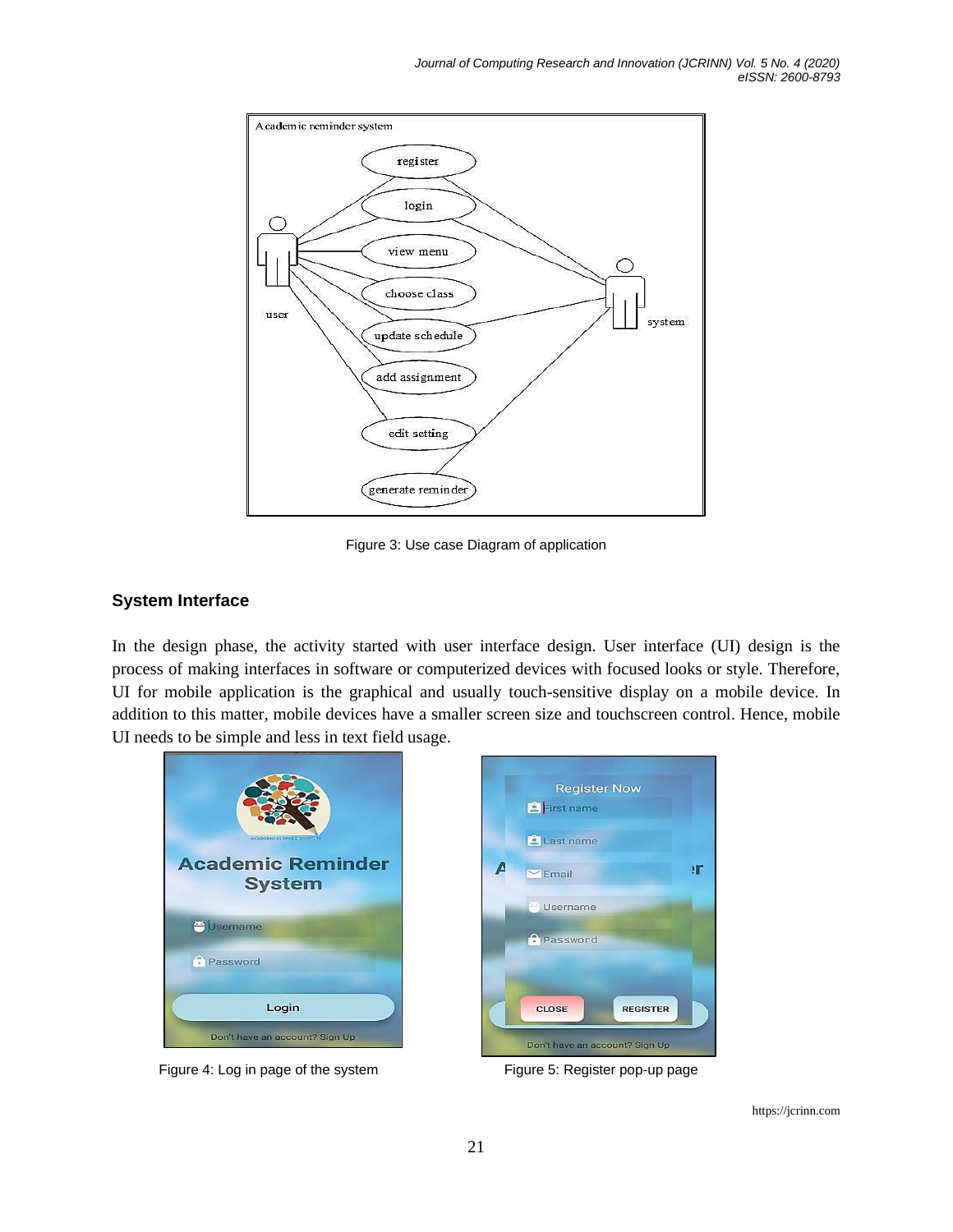Two figures above are log in page of the system and register page. In the log in page (figure 4), users need to insert the username and password to log in to the system after the registration. If the users enter either wrong password or username, the system will pop up the message that said either the username or password is wrong. Before logging in, user needs to sign up to get an account (figure 5).

On the main page (figure 6), user able to click any of the desired functions to use the system. The user can click the "Schedule" to enter the schedule page or click "Assignment" to enter the assignment page. If the user wants to edit the alarm, the user can click on the "Setting" card view. The user can view the "Help" card view for any info needed. Besides that, user can sign out from the system by clicking the small icon on the right side of the system and will be redirected to the login page.



Figure 6: Main pages of the system

On the schedule page, the user able to add the new scheduled timetable based on the assigned class by clicking on the floating add button on the page and the add schedule page will be popped for the user.

Figure 7 shows the generated schedule after the user has entered the class schedule in the system. The pop-up add schedule requires user to fill in the information consisting of the subject, classroom, professor, day and time of the scheduled timetable that given by the academic department of UiTM Tapah administration. After completing the form, the user needs to send the data to the database by clicking on "SUBMIT" button on the screen. The scheduled timetable is generated on the schedule page as shown in Figure 7. The user needs to click the "ON" button which is placed on top of the page to set the reminder for the whole week of the class. Furthermore, user needs to always renew the reminder by clicking the "ON" button every week to set the reminder of the schedule. The timetable will give an alert to the user about the current day by highlighting it with blue colour. This function will help the user to know which class is assigned for that day. Besides that, the user can edit and delete the current class in the edit schedule page.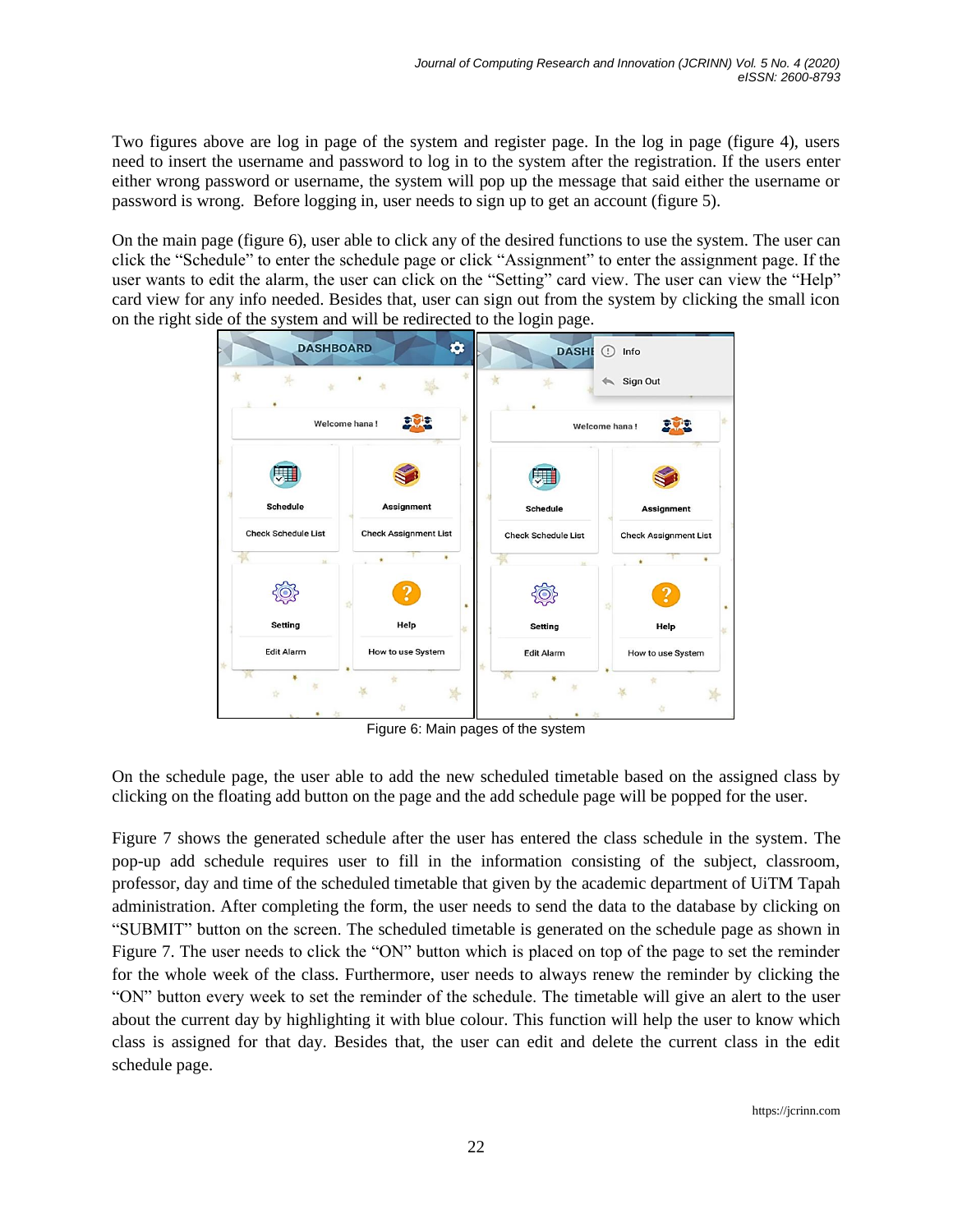|                | $\Leftarrow$<br><b>SCHEDULE</b> |                                        |                                 |                                        |                        | $\leftarrow$<br><b>EDIT SCHEDULE</b> |
|----------------|---------------------------------|----------------------------------------|---------------------------------|----------------------------------------|------------------------|--------------------------------------|
|                | Mon                             | Tue                                    | ON<br>Wed<br>×                  | A.<br>Thu                              | 责<br>$\frac{1}{2}$ Fri | <b>csc566</b>                        |
| 8              |                                 |                                        |                                 |                                        |                        | îΞ                                   |
| $\overline{9}$ |                                 |                                        | <b>CSC566</b><br>lab2           |                                        |                        | Classroom<br>lab <sub>2</sub>        |
| 10             |                                 |                                        |                                 |                                        |                        | Professor                            |
| 11             | csc566<br>lab                   | <b>CSC574</b><br>smartcla<br><b>SS</b> |                                 | <b>CSC574</b><br>smartcla<br><b>ss</b> |                        | sir                                  |
| 12             |                                 |                                        |                                 |                                        |                        | Day<br>Wed $\blacktriangledown$      |
| 1              |                                 |                                        |                                 |                                        |                        | Time                                 |
| $\overline{2}$ | <b>CSC662</b><br>big data       | <b>CSC662</b><br>lab1                  | csp651<br>smartcla<br><b>SS</b> |                                        | <b>Its610</b><br>smart | 09:00 - 11:00                        |
| 3              |                                 |                                        |                                 |                                        |                        |                                      |
| $\overline{4}$ |                                 |                                        |                                 |                                        | $+$                    |                                      |
| 5              |                                 |                                        |                                 |                                        |                        |                                      |

Figure 7: Generated class schedule and edit schedule page

Figure 8 shows the list of assignment and example of the assignment deadline by the system. Furthermore, the edit assignment page gives flexibility to the user to edit or update the current assignment. User needs to click "ON" to generate the reminder for the selected assignment.

|        | <b>ASSIGNMENT</b>                                  |                | $\Leftarrow$<br><b>EDIT ASSIGNMENT</b>       |
|--------|----------------------------------------------------|----------------|----------------------------------------------|
| 工自立    | <b>CSC662</b><br>project<br>Hardcopy<br>19/05/2019 | ÔF<br>12:00:46 | Draft FYP2019                                |
|        | <b>CSP650</b>                                      | ŌF             | $\checkmark$<br>DeadLine<br>23/05/2019 14:55 |
| 工目     | Draft FYP2019<br>Hardcopy                          |                | Subject<br>$CSP650$ $\blacktriangledown$     |
|        | 24/05/2019                                         | 06:00:57       | Type<br>Hardcopy $\blacktriangledown$        |
|        | <b>ITS610</b>                                      | ÔF             |                                              |
| 工自     | paper ethic<br>Softcopy                            |                |                                              |
|        | 23/05/2019                                         | 06:00:00       |                                              |
|        |                                                    |                |                                              |
|        | <b>CSP650</b>                                      | îΓ             |                                              |
| т<br>ö | report<br>Hardcopy                                 | $+$            | ON                                           |

Figure 8: Assignment list and edit page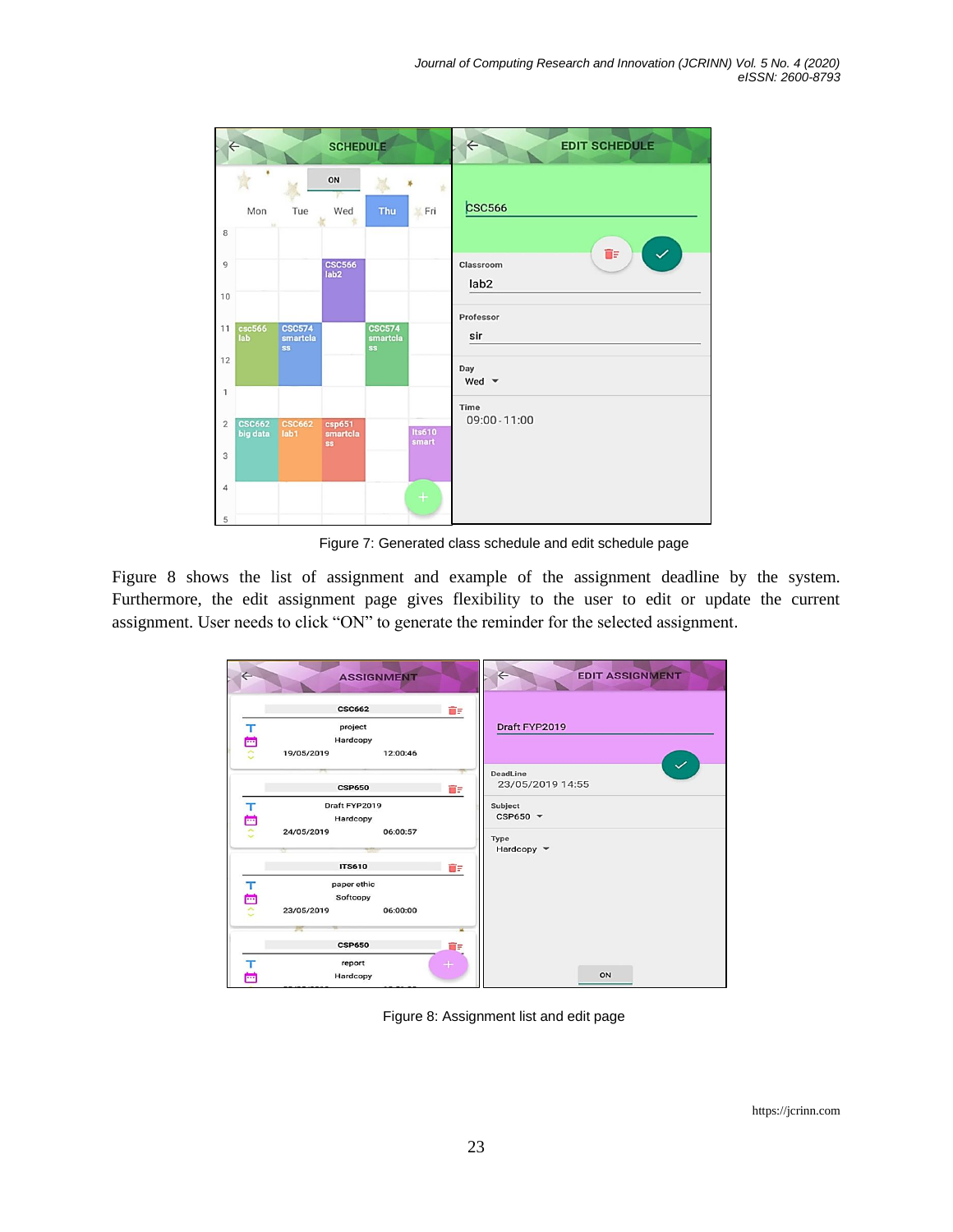Meanwhile, figure 9 shows the generated reminder that sends the alarm and notification to the user about the upcoming class schedule or assignment deadline. This reminder alarm is still functioning even when switch off the screen. It has the function to wake the phone up and start the alarm.



Figure 9: Generated reminder

# **FINDINGS AND DISCUSSION**

### **Usability Test**

According to Ammar (2019), usability is considered as a determinant factor for the success or failure of mobile apps. The concept of usability is divided into four sub-characteristics:

- Learnability: the ability of the software system to allow users to learn its application.
- Understandability: the ability of the software system to allow users to understand its application and to easily perform tasks.
- Operability: the capability of the software system to allow users to operate and control it.
- Attractiveness: the capability of the software system to be attractive to the user

For understandability, one attribute is used which is the navigability. It describes the ease with which a user can move around in the application. As for the Learnability, one usability attributes are considered which is a feedback which concerns the system responses to the user action. With regard to the Attractiveness, attributes that are related to the aesthetic design of the user interface, such as font style uniformity and colour uniformity are considered relevant to make the product attractive to the user. Concerning the Operability sub-characteristic, one attribute is considered to measure this sub-

characteristic. The Error Prevention attribute refers to the means available to prevent data entry errors.

Usability test was carried out to get the respond and to collect data from respondents about the Academic Reminder system. It is tested by the UiTM Tapah students and are given a survey. 30 participants were given a mobile phone to use and navigate through the Academic Reminder system, and then they were asked to answer a questionnaire. Table 1 shows the measurement criteria used in questionnaire for usability tests: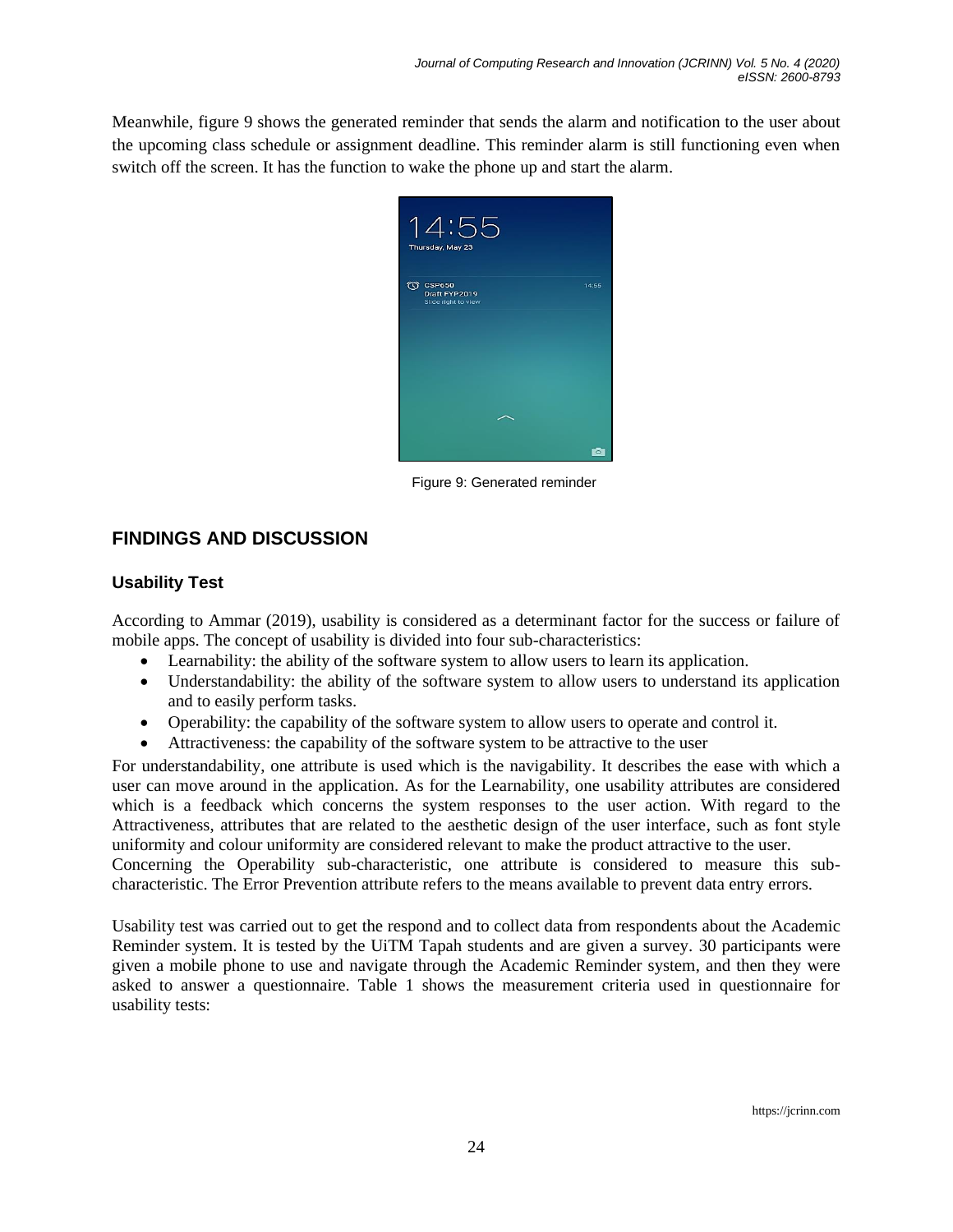| Rank                     | Value |
|--------------------------|-------|
| <b>Strongly Disagree</b> |       |
| Disagree                 |       |
| Neutral                  |       |
| Agree                    |       |
| <b>Strongly Agree</b>    |       |

#### Table 1: Measurement Criteria

The measurement criteria have a ranking from 1 to 5, where 5 values the highest with strongly agree and 1 value the lowest with strongly disagree. Table 2 shows the summary result score of percentage gathered from usability test.

| Sub-Characteristic    | Description                                                                  |                | 2        | 3    | 4     | 5     |
|-----------------------|------------------------------------------------------------------------------|----------------|----------|------|-------|-------|
| Understandability     | Provides good navigation in the<br>1.<br>system.                             | $\overline{0}$ | $\Omega$ | 6.6% | 66.7% | 26.7% |
|                       | 2. Apps can be accessed anywhere and<br>anytime                              | $\overline{0}$ | $\Omega$ | 6.7% | 60%   | 33.3% |
| <b>Attractiveness</b> | 3. Provides a pleasant interface using<br>various color and suitable font.   | $\Omega$       | $\Omega$ | 6.7% | 40%   | 53.3% |
|                       | 4. Provides an interactives button.                                          | $\Omega$       | $\Omega$ | 6.6% | 46.7% | 46.7% |
| Operability           | 5. Helps reminding the assignment<br>deadline in a better way without error. | $\Omega$       | $\Omega$ | 6.7% | 60%   | 33.3% |
|                       | 6. Helps in reminding the class schedule<br>effectively without error        | $\Omega$       | $\Omega$ | 6.6% | 46.7% | 46.7% |
| Learnability          | 7. Get faster feedback from the system                                       | $\Omega$       | $\Omega$ | 6.6% | 46.7% | 46.7% |
|                       | 8. User Overall Satisfaction                                                 | $\Omega$       | $\Omega$ | 6.6% | 46.7% | 46.7% |

Table 2: Percentage score of Usability Test

Table 2 shows the positive outcomes from the respondents were 26.7% strongly agree that the Academic Reminder System provides good navigation in the system. They mostly agree and strongly agree that the the Academic Reminder system provides an interface which helps to navigate better because the interface has been built to be user friendly and responsive to produce a good user experience. 53.3% of the respondent are strongly agreed that this application provided an interface with pleasant colours and suitable font size and type. Most of the respondents also strongly agree that the Academic Reminder system provides an interactive button for functions which is 46.7%. The respondent also agree that Academic Reminder system can be accessed anywhere and anytime which is 60%.

Meanwhile, 46.7% of the respondent also strongly agreed that this application helps in reminding the class schedule effectively. It indicates that this application helps the user to get early alerts about the upcoming class. The respondent also agrees that the system give faster feedback to the user.

As an overall, table 2 show that 46.7% of respondent are agreed and strongly agreed that this application meet their satisfaction with interface, usability, and performance.